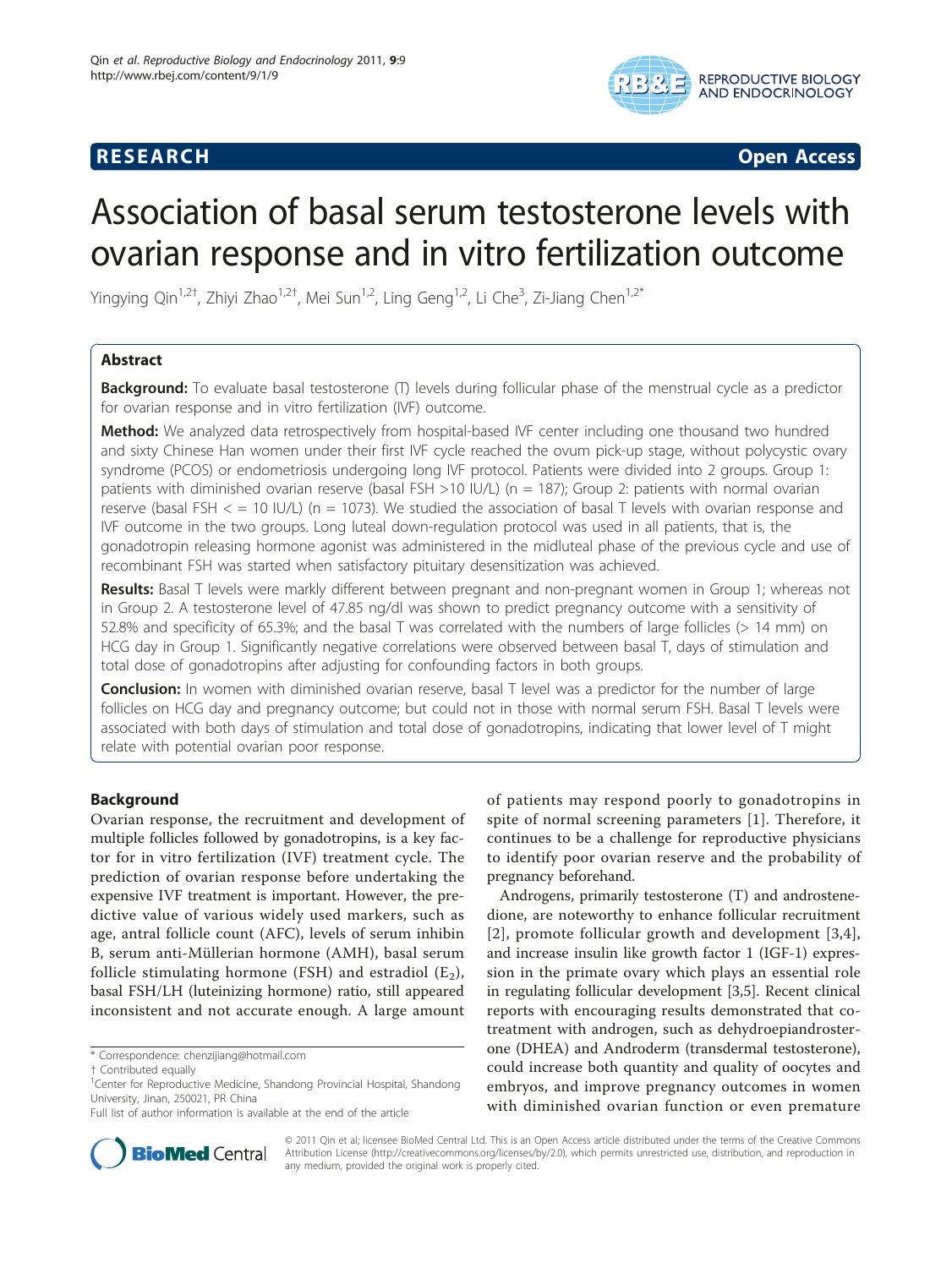ovarian failure [[6-9](#page-5-0)]. Improved controlled ovarian hyperstimulation (COH) and pregnancy outcomes by supplementation with aromatase inhibitors may be the consequence of increased intraovarian androgen, followed by the induction of FSH receptors on granulosa cell [[10,11\]](#page-5-0). Nevertheless, controversy exists as to whether these protocols improve cycle outcome [\[12,13\]](#page-5-0).

Prompted by these findings, we hypothesized whether serum testosterone levels could predict ovarian response and IVF outcome. To the best of our knowledge, only a few studies have concerned this question with conflicting results. This might be explained by limited sample size and heterogeneous population mixed by patients with polycystic ovary syndrome (PCOS) and/or endometriosis as PCOS and endometriosis are associated with higher or lower serum T levels [[14,15\]](#page-6-0). No published study focus on the role of basal T levels during stimulation cycle on the ovarian response and reproductive outcomes in women with either diminished or normal ovarian reserve. Thus, conclusive and definite data about the associations of basal serum T levels with ovarian response and IVF outcome are still lacking. The purpose of the present study is to evaluate the predictive value of basal T levels in women with both diminished and normal ovarian reserve on ovarian response and IVF outcome in a large  $(n = 1260)$  and homogeneous population undergoing IVF-ET.

## Methods

## Study population

One thousand two hundred and sixty Chinese Han patients under their first IVF-ET cycle reached the ovum pick-up stage undergoing IVF in the Center for Reproductive Medicine, Shandong Provincial Hospital, Shandong University from October, 2008 to January, 2010 were recruited. And we selected women who used only long protocol to avoid possible bias from different protocols. Exclusion criteria were women with either PCOS or endometriosis. Patients were divided into 2 groups. Group 1 included patients with diminished ovarian reserve ( $n = 187$ ) and Group 2 with normal ovarian reserve ( $n = 1073$ ). Diminished ovarian reserve was defined as basal FSH value >10 IU/L [[13\]](#page-5-0). We studied the association of basal T levels with ovarian response and IVF outcome in the two groups. Informed consent was obtained from all subjects. This study received institutional review board approval from the ethical committee of Shandong University.

## Study protocol

Long luteal down-regulation protocol was used in all patients. Briefly, the gonadotropinreleasing hormone (GnRH) agonist (0.1 mg/ampoule, Tryptorelin, Ferring, Germany) was administered in the midluteal phase of

the previous cycle until the day of HCG administration. After onset of menstrual bleeding, when satisfactory pituitary desensitization was achieved (serum E2 level was lower than 50 pg/ml), gonadotropin stimulation was started with a daily use of recombinant FSH (75 U/ ampoule, Gonal F, Serono. Ltd, Switzerland). The dose of gonadotropins was adjusted according to follicular growth monitored by transvaginal ultrasonography and serum E2 concentrations. HCG (10,000 IU) (Lizhu. Ltd, Guangdong, China) was given when at least two follicles reached 18 mm in diameter and 36 hours later oocytes were retrieved by transvaginal ultrasound-guided follicular aspiration. Up to three embryos per patient were transferred (2 embryos were transferred for women aged <35 years old and in their first treatment cycle, 3 embryos were transferred for women aged  $\geq$  35 years old or  $\geq 2$  treatment cycles) 2 or 3 days after oocytes retrieval and the luteal phase was supported with progesterone (20 mg/ampoule, Xianju Ltd, Zhejiang, China). A positive pregnancy was defined by  $> 5$  IU/L of plasma  $\beta$ -hCG on 14 days after embryo transfer. The fertilization rate was defined as the number of oocytes with two pronuclei after insemination divided by the number of oocytes inseminated. The spontaneous miscarriage was defined as both biochemical and clinical miscarriages. The good quality embryos were defined as embryos developed from normal fertilized eggs with no fragmentation or no more than 1/3, no presence of multinucleation, 3~5 blastomeres at 48 hours after egg retrieval and at least 7 blastomeres by 72 h [[16](#page-6-0)].

## Hormone assays

On day 2 to 4 of the menstrual cycle, basal serum levels of T, FSH,  $E_2$  and LH were obtained from each subject. All the serum levels were determined by the electrochemiluminescent immunoassay in the analyzer cobas e 601 (Roche, Switzerland). The analytical sensitivity of basal T, FSH, LH,  $E_2$  and  $\beta$ -hCG levels was 0.42 ng/ml, < 0.10 mIU/ml, 0.10 mIU/ml, 5.0 pg/ml and < 0.1 mIU/ml, respectively.

## Statistical analysis

The pretreatment parameters included age, body mass index (BMI), pregnancy history, AFC, starting doses of gonadotropins and basal levels of FSH, E<sub>2</sub>, LH, and T.

To assess the predictive value of basal T levels to the ovarian response, we studied the associations of basal T levels with the number of oocytes retrieved, number of follicles >14 mm on HCG day, basal FSH/LH ratio, days of stimulation and total dose of gonadotropins.

To evaluate IVF outcome, we analyzed the following variables: endometrial thickness on HCG day, fertilization rate, number of embryos cryopreserved, number of good quality embryos, pregnancy and spontaneous miscarriage outcome and live births.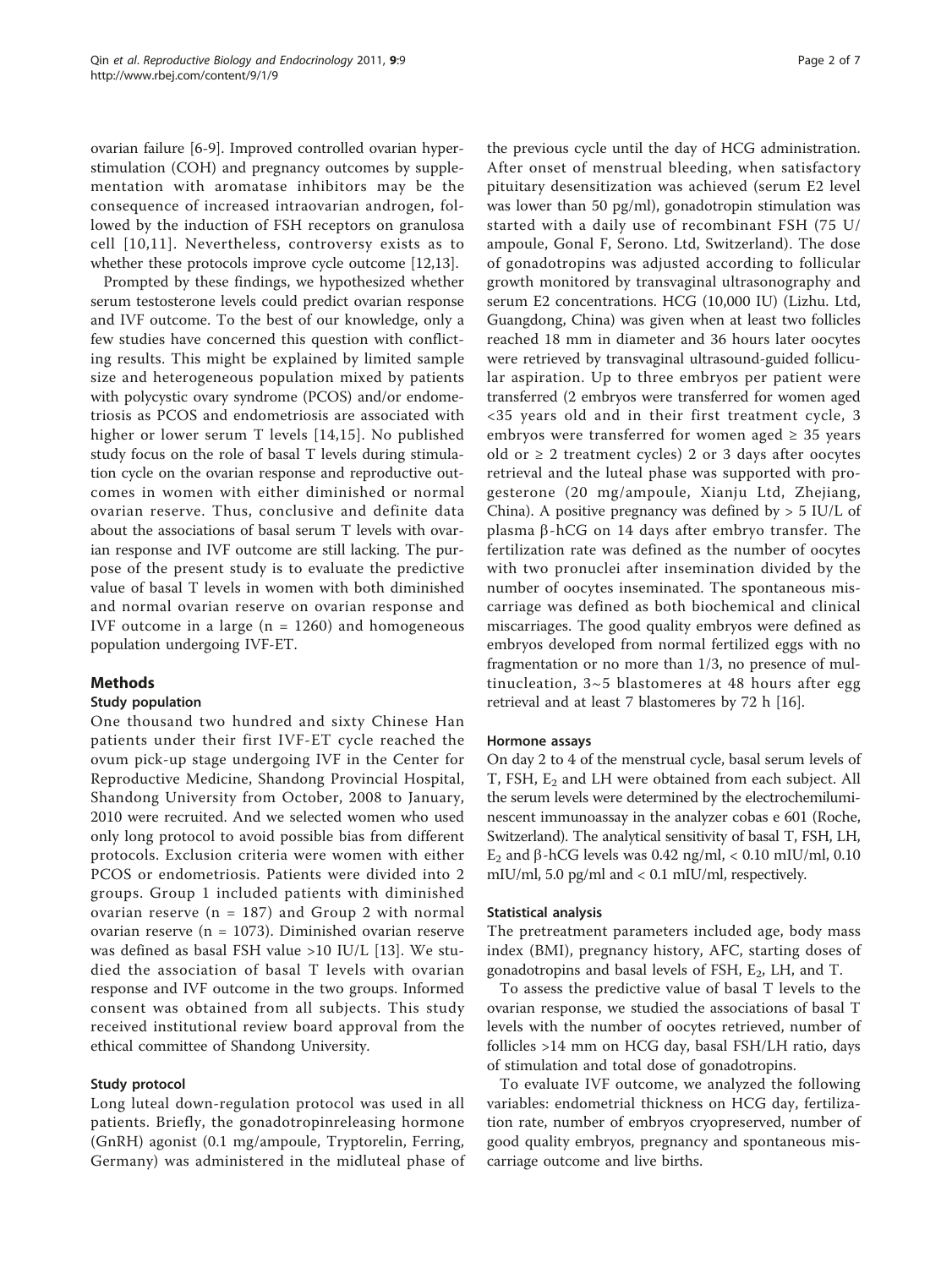Student's t-test and analysis of covariance (ANCOVA) were performed to examine the differences in means between the pregnant group and the non-pregnant group. Pearson correlation tests and partial correlation analyses were used to assess the relationship between basal T levels and the continuous parameters. Multiple linear regression analyses were used to find the possible independent determinants of test variables among those parameters showing significant correlations and their contributions. The area under the receiver operating characteristic curve (ROC) was performed to examine the predictive value for pregnancy and spontaneous miscarriage outcome. Data were analyzed with SPSS statistical package (SPSS version 13.0, Chicago, IL). Continuous values were presented as mean ± SD and all tests were two-tailed. P < 0.05 was considered statistically significant.

### Results

Table 1 showed the comparison of characteristics and COH parameters between pregnant and non-pregnant (excluded patients who did not have embryo transferred) women in Group 1 and 2. In Group 1, basal T levels were significantly higher in the pregnant women than that in non-pregnant ones ( $p < 0.05$ ), while as not in Group 2. When adjusting for age yielded similar results. It seemed that pregnant women in Group 1 had more good quality embryos, embryos cryopreservered and more gonadotropins used than non-pregnant patients.

In Group 1, pearson rank correlation analysis showed positive associations between basal T levels with the number of follicles >14 mm on HCG day, but negative associations with age, days of stimulation and total dose of gonadotropins used. When adjusting for age yielded similar results (Table [2](#page-3-0)). In the pearson rank correlation analysis, the characteristics associated with number of follicles >14 mm on HCG day were age, BMI, AFC, basal T levels, basal FSH levels, basal LH levels and starting dose of gonadotropins, respectively (data not shown). For total dose of gonadotropins, the associated characteristics were age, BMI, AFC, basal T levels, basal FSH levels and starting dose of gonadotropins, respectively (data not shown). And the characteristics correlated with days of stimulation were basal T levels and AFC (data not shown). Accordingly, multiple linear regression analysis were performed to study the major independent factors for number of follicles >14 mm on HCG day, total dose of gonadotropins and days of stimulation which were used as the dependent variable, whereas independent variables included the characteristics showing significant correlations mentioned above respectively (Table [3](#page-3-0), [4](#page-4-0), [5](#page-4-0)). Basal T level was an independent factor for number of follicles >14 mm on HCG day, total dose of gonadotropins and days of stimulation. For number of follicles >14 mm on HCG day, the influencing independent factor with decreasing importance were basal FSH levels, AFC, basal LH levels, basal T levels and age. For total dose of gonadotropins, the largest influencing independent factor

|  |  | Table 1 The comparison of characteristics and COH parameters between pregnant and non-pregnant women |  |  |  |  |  |  |  |
|--|--|------------------------------------------------------------------------------------------------------|--|--|--|--|--|--|--|
|--|--|------------------------------------------------------------------------------------------------------|--|--|--|--|--|--|--|

|                                       |                                 | Group 1                               | Group 2 |                                    |                                        |       |
|---------------------------------------|---------------------------------|---------------------------------------|---------|------------------------------------|----------------------------------------|-------|
| <b>Variables</b>                      | Non-pregnant cycles<br>$n = 89$ | Pregnant cycles P value<br>$(n = 72)$ |         | Non-pregnant cycles<br>$(n = 403)$ | Pregnant cycles P value<br>$(n = 518)$ |       |
| Age (years)                           | $32.2 \pm 4.0$                  | $32.7 \pm 3.8$                        | 0.352   | $31.9 \pm 4.0$                     | $31.1 \pm 4.1$                         | 0.003 |
| BMI ( $kg/m2$ )                       | $22.4 \pm 2.9$                  | $2.2 \pm 2.6$                         | 0.696   | $9.4 \pm 1.5$                      | $9.4 \pm 1.4$                          | 0.312 |
| Pregnancy history                     | $0.6 \pm 0.5$                   | $0.6 \pm 0.5$                         | 0.628   | $9.0 \pm 3.9$                      | $9.0 \pm 3.8$                          | 0.930 |
| Basal FSH levels (IU/L)               | $11.8 \pm 1.9$                  | $11.6 \pm 1.7$                        | 0.424   | $7.5 \pm 1.4$                      | $7.5 \pm 1.4$                          | 0.947 |
| Basal LH levels (IU/L)                | $5.4 \pm 1.9$                   | $5.0 \pm 2.1$                         | 0.260   | $4.3 \pm 2.2$                      | $4.3 \pm 2.2$                          | 0.974 |
| Basal E <sub>2</sub> levels (pg/ml)   | $43.3 \pm 20.8$                 | $41.6 \pm 18.3$                       | 0.581   | $43.3 \pm 30.5$                    | $41.2 \pm 31.4$                        | 0.300 |
| Basal T levels (ng/dl)                | $48.3 \pm 17.3$                 | $40.8 \pm 18.1$                       | 0.008   | $47.8 \pm 18.9$                    | $47.7 \pm 19.9$                        | 0.907 |
| Antral follicle count                 | $9.8 \pm 4.3$                   | $8.6 \pm 4.6$                         | 0.099   | $11.6 \pm 5.5$                     | $11.2 \pm 5.7$                         | 0.217 |
| Starting dose of gonadotropins (IU)   | $223.3 \pm 54.6$                | $228.1 \pm 67.3$                      | 0.617   | $203.6 \pm 36.7$                   | $198.6 \pm 40.7$                       | 0.053 |
| Number of oocytes retrieved           | $10.0 \pm 4.4$                  | $9.0 \pm 4.7$                         | 0.171   | $12.4 \pm 5.4$                     | $12.4 \pm 5.3$                         | 0.999 |
| Number of follicles >14 mm            | $7.8 \pm 3.5$                   | $7.1 \pm 3.5$                         | 0.176   | $9.0 \pm 3.9$                      | $9.0 \pm 3.8$                          | 0.761 |
| Days of stimulation                   | $9.7 \pm 1.6$                   | $10.5 \pm 1.9$                        | 0.002   | $9.4 \pm 1.5$                      | $9.4 \pm 1.4$                          | 0.744 |
| Total dose of gonadotropins (IU)      | $2477.8 \pm 873.9$              | 2936.1 ± 1249.9                       | 0.010   | $2174.2 \pm 826.8$                 | $2042.3 \pm 728.7$                     | 0.012 |
| Endometrial thickness on HCG day (cm) | $1.1 \pm 0.2$                   | $1.1 \pm 0.2$                         | 0.521   | $1.0 \pm 0.2$                      | $1.1 \pm 0.2$                          | 0.001 |
| Fertilization rate                    | $0.8 \pm 0.2$                   | $0.7 \pm 0.2$                         | 0.202   | $0.7 \pm 0.2$                      | $0.7 \pm 0.2$                          | 0.615 |
| Number of embryos cryopreserved       | $3.3 \pm 2.9$                   | $2.4 \pm 2.4$                         | 0.034   | $3.9 \pm 3.4$                      | 4.1 $\pm$ 3.2                          | 0.256 |
| Number of good quality embryos        | $5.6 \pm 2.9$                   | $4.5 \pm 2.5$                         | 0.015   | $6.0 \pm 3.4$                      | $6.3 \pm 3.2$                          | 0.219 |

Note: Data other than P values are mean  $\pm$  SD.

Dichotomy variable pregnancy history was represented by secondary infertility = 1 and primary infertility = 0.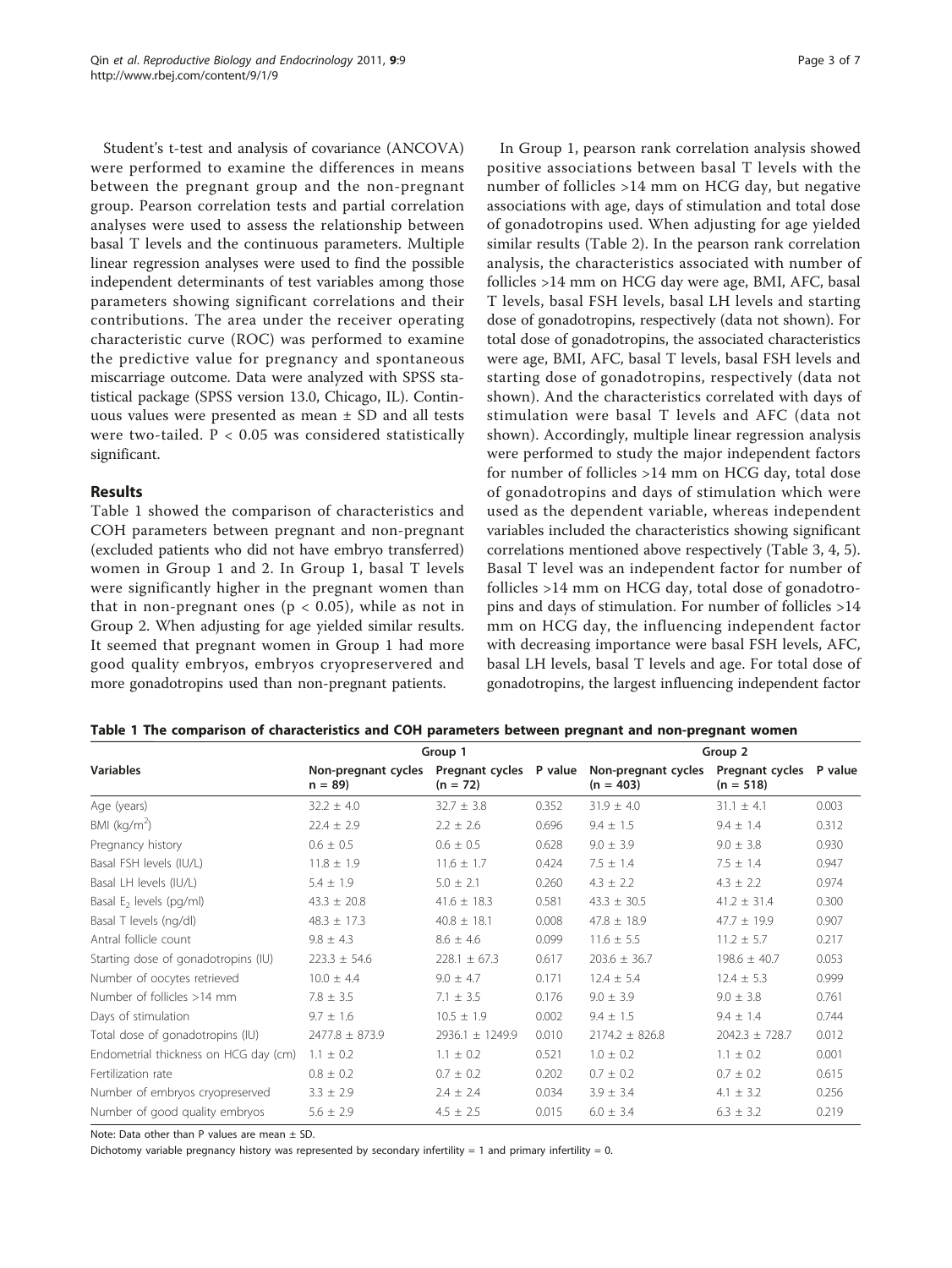|                                       |          |         | Group 1              |                      |          | Group 2 |                          |                          |  |
|---------------------------------------|----------|---------|----------------------|----------------------|----------|---------|--------------------------|--------------------------|--|
| <b>Variables</b>                      | r value  | P value | r value <sup>a</sup> | P value <sup>a</sup> | r value  | P value | r value <sup>b</sup>     | P value <sup>b</sup>     |  |
| Age (years)                           | $-0.163$ | 0.026   |                      |                      | $-0.151$ | < 0.001 |                          |                          |  |
| BMI ( $kg/m2$ )                       | $-0.054$ | 0.308   | $-0.009$             | 0.907                | $-0.063$ | 0.038   |                          |                          |  |
| Pregnancy history                     | $-0.031$ | 0.669   | 0.013                | 0.859                | $-0.033$ | 0.276   | 0.011                    | 0.714                    |  |
| Basal FSH level (IU/L)                | $-0.051$ | 0.068   | $-0.032$             | 0.664                | 0.028    | 0.361   | 0.033                    | 0.281                    |  |
| Basal LH level (IU/L)                 | 0.026    | 0.722   | 0.007                | 0.927                | 0.080    | 0.009   |                          |                          |  |
| Basal $E_2$ level (pg/ml)             | 0.141    | 0.054   | 0.134                | 0.069                | $-0.044$ | 0.150   | $-0.036$                 | 0.239                    |  |
| Antral follicle count                 | 0.026    | 0.724   | 0.002                | 0.979                | 0.044    | 0.151   | 0.015                    | 0.631                    |  |
| Starting dose of gonadotropins (IU)   | $-0.088$ | 0.434   | $-0.009$             | 0.902                | $-0.124$ | < 0.001 | $\overline{\phantom{a}}$ | $\overline{\phantom{a}}$ |  |
| Basal FSH/LH ratio                    | $-0.014$ | 0.849   | 0.013                | 0.856                | $-0.056$ | 0.065   | 0.006                    | 0.839                    |  |
| Numbers of oocytes retrieved          | 0.115    | 0.117   | 0.063                | 0.394                | 0.064    | 0.037   | 0.009                    | 0.766                    |  |
| Number of follicles >14 mm            | 0.191    | 0.009   | 0.147                | 0.047                | 0.013    | 0.679   | $-0.036$                 | 0.246                    |  |
| Days of stimulation                   | $-0.174$ | 0.017   | $-0.177$             | 0.016                | $-0.076$ | 0.013   | $-0.066$                 | 0.031                    |  |
| Total dose of gonadotropins (IU)      | $-0.203$ | 0.005   | $-0.155$             | 0.035                | $-0.139$ | < 0.001 | $-0.081$                 | 0.008                    |  |
| Endometrial thickness on HCG day (cm) | 0.120    | 0.102   | 0.093                | 0.211                | $-0.027$ | 0.380   | $-0.041$                 | 0.177                    |  |
| Fertilization rate                    | $-0.010$ | 0.893   | $-0.007$             | 0.930                | $-0.007$ | 0.828   | 0.003                    | 0.922                    |  |
| Number of embryos cryopreserved       | 0.069    | 0.347   | 0.020                | 0.791                | 0.058    | 0.058   | 0.009                    | 0.766                    |  |
| Number of good quality embryos        | 0.060    | 0.412   | 0.022                | 0.771                | 0.040    | 0.190   | 0.002                    | 0.956                    |  |
| Live births                           | $-0.009$ | 0.906   | $-0.022$             | 0.765                | $-0.024$ | 0.427   | $-0.023$                 | 0.452                    |  |

<span id="page-3-0"></span>Table 2 Spearman correlation analysis of associations between basal T levels and the characteristics and COH parameters

Note: <sup>a</sup> represent the r value and P value after adjusting for age that associated with basal testosterone levels.

<sup>b</sup> represent the r value and P value after adjusting for age, basal LH level, BMI and starting dose of gonadotropins that associated with basal testosterone levels. Dichotomy variable pregnancy history was represented by secondary infertility = 1 and primary infertility = 0.

was starting dose of gonadotropins, and with decreasing importance, basal FSH levels and basal T levels in order. For days of stimulation, the only influencing independent factor was basal T levels.

Table [6](#page-5-0) shows the ROC curve analysis of the diagnostic accuracy of discriminination between pregnancy per transfer versus non-pregnancy per transfer, spontaneous miscarriage and non-spontaneous miscarriage. In the ROC model, basal T levels are predictive of pregnancy outcome in Group 1. A basal T level of 47.85 ng/dl was shown to predict pregnancy outcome with a sensitivity of 52.8% and specificity of 65.3%.

#### **Discussion**

Androgen actions via the AR play an important role in female fertility [\[17,18\]](#page-6-0). It is believed that AR signaling in granulosa cells (GCs) is necessary for normal follicular growth and progression beyond preantral stage [\[19\]](#page-6-0). Inhibition of ARs slows mouse follicle growth [[20\]](#page-6-0), decreases the diameter of mouse follicles [[21](#page-6-0),[22](#page-6-0)] and induces GC degeneration and follicular apoptosis. Low numbers of antral follicles, ovulated oocytes, and a high rate of follicular atresia were found in the global and GC-specific ARKO mice [[23](#page-6-0),[24](#page-6-0)]. In this study, basal T level in women with diminished ovarian reserve

| Table 3 Multiple linear regression analysis of possible determinants for number of follicles >14 mm in Group 1 |  |  |  |  |  |
|----------------------------------------------------------------------------------------------------------------|--|--|--|--|--|
|----------------------------------------------------------------------------------------------------------------|--|--|--|--|--|

|                                     |          | <b>Coefficients</b>         |          |                           |         |
|-------------------------------------|----------|-----------------------------|----------|---------------------------|---------|
|                                     |          | Unstandardized coefficients |          | Standardized coefficients |         |
| Independent variables               | β        | Std. Error                  | β        |                           | P value |
| (constant)                          | 15.654   | 3.387                       |          | 4.622                     | < 0.001 |
| Age (years)                         | $-0.151$ | 0.074                       | $-0.157$ | $-2.027$                  | 0.044   |
| BMI ( $kg/m2$ )                     | $-0.092$ | 0.100                       | $-0.066$ | $-0.915$                  | 0.361   |
| Basal T levels (ng/dl)              | 0.028    | 0.014                       | 0.136    | 2.032                     | 0.044   |
| Basal FSH level (IU/L)              | $-0.414$ | 0.126                       | $-0.227$ | $-3.288$                  | 0.001   |
| Basal LH level (IU/L)               | 0.330    | 0.134                       | 0.175    | 2.459                     | 0.015   |
| Antral follicle count               | 0.150    | 0.054                       | 0.186    | 2.777                     | 0.006   |
| Starting dose of gonadotropins (IU) | $-0.003$ | 0.005                       | $-0.047$ | $-0.624$                  | 0.534   |

Note: The dependent variable is number of follicles >14 mm. The model (r = 0.475,  $r^2$  = 0.225, adjusted  $r^2$  = 0.195, P < 0.001).

The values of the standardized coefficients reflect the independent contributions of each predictor to dependent variables.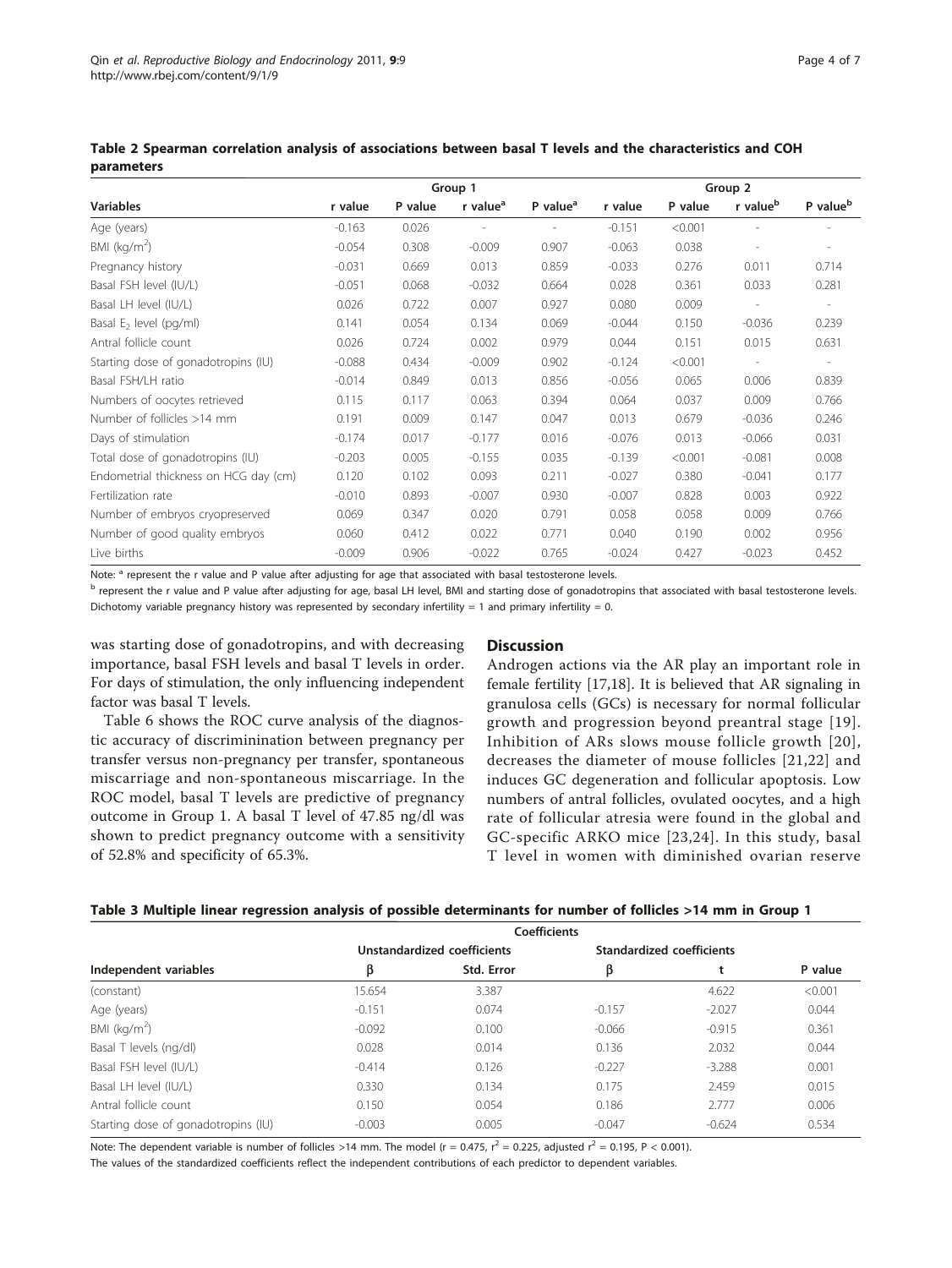|                                     |            | <b>Coefficients</b>         |          |                           |         |
|-------------------------------------|------------|-----------------------------|----------|---------------------------|---------|
|                                     |            | Unstandardized coefficients |          | Standardized coefficients |         |
| Independent variables               | ß          | Std. Error                  | β        |                           | P value |
| (constant)                          | $-464.984$ | 819.634                     |          | $-0.567$                  | 0.571   |
| Age (years)                         | $-8.988$   | 18.659                      | $-0.032$ | $-0.482$                  | 0.631   |
| BMI ( $kg/m2$ )                     | 40.781     | 25.082                      | 0.098    | 1.626                     | 0.106   |
| Basal T levels (ng/dl)              | $-8.833$   | 3.516                       | $-0.145$ | 2.512                     | 0.013   |
| Basal FSH level (IU/L)              | 89.904     | 31.525                      | 0.166    | 2.852                     | 0.005   |
| Antral follicle count               | $-26.244$  | 13.797                      | $-0.109$ | $-1.902$                  | 0.059   |
| Starting dose of gonadotropins (IU) | 9.633      | 1.168                       | 0.531    | 8.244                     | < 0.001 |

#### <span id="page-4-0"></span>Table 4 Multiple linear regression analysis of possible determinants for total dose of gonadotropins in Group 1

Note: The dependent variable is total dose of gonadotropins. The model (r = 0.647,  $r^2 = 0.419$ , adjusted  $r^2 = 0.399$ , P < 0.001).

The values of the standardized coefficients reflect the independent contributions of each predictor to dependent variables.

positively correlates with the number of large follicles (>14 mm) significantly. This is in agreement with previous studies mentioned above.

With IVF being an invasive, stressful, time-consuming and expensive treatment, it is important to help couples select the best individualized strategy for COH. Predicting the ovarian response is useful in ameliorating subsequent disappointment and distress of potential poor responders as well as in optimizing the gonadotropins stimulation protocol to obtain a good response. Although no significant association between basal T levels and oocytes retrieved was found, basal T level is an independent factor for both days of stimulation and total dose of gonadotropins in both groups. In other words, in order to reach similar ovarian response, patients with lower basal T levels needed more days and more doses of gonadotropins otherwise they might show poor ovarian response.

Basal FSH/LH ratio is suggested to predict ovarian response and IVF outcome, although the definite threshold value is still controversial [\[25,26\]](#page-6-0). We assessed the correlation of basal FSH/LH ratio and basal T level for the first time in the present study and found no significant association in the two groups. Further prospective studies are needed to elucidate the subject.

The application of basal serum T levels for predicting pregnancy outcome is debated. John L et al. suggested basal testosterone levels  $\leq 20$  ng/dL was associated with poor IVF success rates [[27](#page-6-0)]. But later, the same group

and Barbieri RL denied the predictive value in other studies [[15,28](#page-6-0)]. In this study, we showed for the first time that basal T level could predict pregnancy outcome in women with diminished ovarian reserve. We compared the relative performance of basal T level with basal FSH, basal E2 and AFC using ROC curve further as a predictor of pregnancy outcome in Group 1. Only basal T levels was a significant indicator for pregnancy outcome. There is no report focusing on the relationship between basal T level and spontaneous miscarriage outcome at present. Our results showed that, on pregnancy outcome, basal T levels had minimal effects, and for the first time, no association with spontaneous miscarriage. As is known to all, a successful IVF treatment is dependent on ovarian response, as well as oocyte quality, male factors and endometrial factors. Although basal T level is associated with potential ovarian response in women with normal ovarian reserve according to the present study, it could not predict the pregnancy outcome as expected.

A weakness of this study is only basal serum testosterone level, which is ovarian androgen, was evaluated. DHEA and other adrenal androgens are also very important as shown in previous studies [\[6,](#page-5-0)[29](#page-6-0)]. Further prospective investigations on adrenal androgens are warranted in prospective studies.

One strength of our study is the largest sample size (total 1260 patients) so far. Secondly, different from previous studies [[15,27,28](#page-6-0)], the population we investigated

#### Table 5 Multiple linear regression analysis of possible determinants for days of stimulation

|                        |          | Coefficients                |                           |          |         |
|------------------------|----------|-----------------------------|---------------------------|----------|---------|
|                        |          | Unstandardized coefficients | Standardized coefficients |          |         |
| Independent variables  |          | Std. Error                  |                           |          | P value |
| (constant)             | 1.388    | 0.427                       |                           | 26.661   | < 0.001 |
| Basal T levels (ng/dl) | $-0.017$ | 0.007                       | $-0.170$                  | $-2.367$ | 0.019   |
| Antral follicle count  | $-0.054$ | 0.028                       | $-0.141$                  | $-1.964$ | 0.051   |

Note: The dependent variable is days of stimulation. The model (r = 0.224,  $r^2$  = 0.050, adjusted  $r^2$  = 0.040, P = 0.009).

The values of the standardized coefficients reflect the independent contributions of each predictor to dependent variables.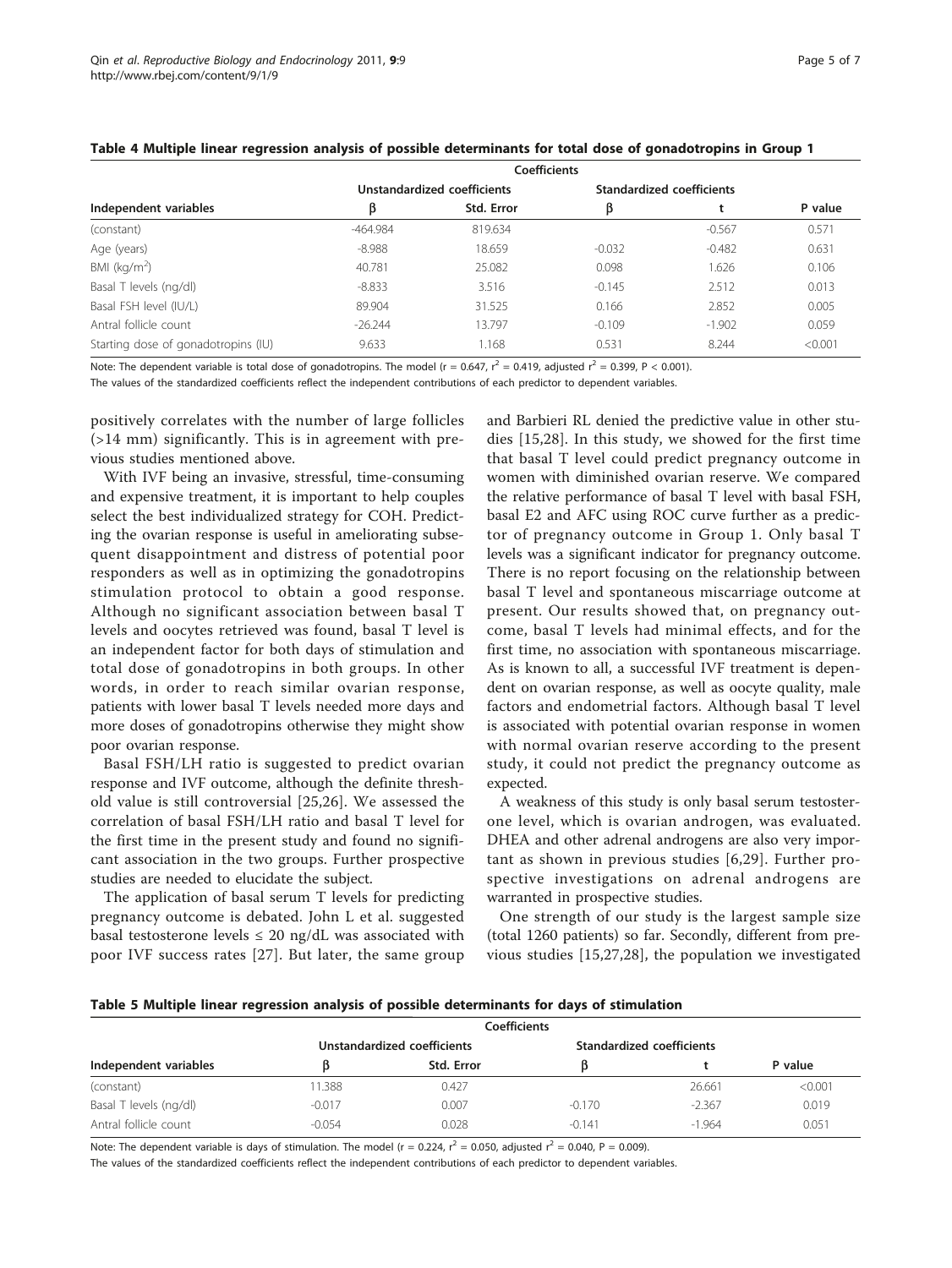|         | <b>Variables</b>        | <b>AUC</b> <sub>ROC</sub> | Optimum cutoff | Sensitivity % | Specificity % | 95% CI          | P value |
|---------|-------------------------|---------------------------|----------------|---------------|---------------|-----------------|---------|
| Group 1 | Pregnancy per transfer  | 0.609                     | 47.85          | 52.8          | 65.3          | $0.521 - 0.696$ | 0.018   |
|         | Spontaneous miscarriage | 0.396                     | 18.24          | 100           | $4^{\circ}$   | $0.245 - 0.548$ | 0.196   |
| Group 2 | Pregnancy per transfer  | 0.508                     | 47.26          | 52.3          | 52.9          | $0.470 - 0.546$ | 0.673   |
|         | Spontaneous miscarriage | 0.505                     | 54.76          | 40.0          | 67.4          | $0.441 - 0.569$ | 0.871   |

<span id="page-5-0"></span>Table 6 Receiver operating characteristic curve analysis of study variables for the prediction of IVF outcome

Note:  $AUC_{POC}$  = area under the receiver operating characteristic curve; CI = confidence interval.

was excluded PCOS and endometriosis. Different kinds of protocols used other than long protocol was ruled out. And we adjusted for confounding variables including age, BMI, treatment cycles, infertility history and starting dose of gonadotropins given their possible associations with basal serum T levels. It is reported that age, BMI and causes of infertility may involve in ovarian response and/or pregnancy outcome [\[30](#page-6-0)-[32\]](#page-6-0). Therefore, patients in our study were matched for these variables, allowing the analysis of basal T levels as an independent marker for test variables. Besides, although this is a retrospective study, ascertainment and recall bias were minimized as all the data were collected and recorded in the computerized database.

#### Conclusions

Basal T level is a good predictor for pregnancy outcome and number of large follicles on HCG day in women with diminished ovarian reserve. Basal T level is equally helpful in tailoring the dosage of gonadotropins to individual and identifying potential poor ovarian responders, subsequently, making individualized COH strategy before entering IVF cycles. It also gives evidence to androgen supplementation in infertile women. Those patients with lower basal T levels would benefit from T supplementation during COH, such as improving response, decreasing the amount of gonadotropins used and the cost accordingly.

#### Abbreviations

IVF: in vitro fertilization; PCOS: polycystic ovary syndrome; AFC: antral follicle count; AMH: anti-Müllerian hormone; FSH: follicle stimulating hormone; E<sub>2</sub>: estradiol; IGF-1: insulin like growth factor 1; COH: controlled ovarian hyperstimulation; GnRH: gonadotropinreleasing hormone; T: testosterone; ANCOVA: analysis of covariance; DHEA: Dehydroepiandrosterone; GCs: granulosa cells.

#### Acknowledgements

We gratefully thank all the participants who were enrolled in this study. This study was supported by grants from the National Natural Science Foundation of China (30973170, 81070461, 81000236, 81000238), and China Postdoctoral Science Foundation funded project (10000058311050, 10000058311715).

#### Author details

<sup>1</sup>Center for Reproductive Medicine, Shandong Provincial Hospital, Shandong University, Jinan, 250021, PR China. <sup>2</sup>Key Laboratory of Reproductive Medicine, Shandong Province, PR China. <sup>3</sup>Case Western Reserve University, Cleveland, OH 44146, USA.

#### Authors' contributions

ZC designed the study and supervised patients' diagnosis, samples recruitment and experiments performance. ZZ conducted data analysis and drafted the manuscript. MS and LG recruited samples. YQ revised the manuscript, performed statistical analysis and endocrine biochemical examination. LC revised the manuscript. All authors read and approved the final manuscript.

#### Competing interests

The authors declare that they have no competing interests.

Received: 29 October 2010 Accepted: 20 January 2011 Published: 20 January 2011

#### References

- 1. Kwee J, Elting MW, Schats R, Bezemer PD, Lambalk CB, Schoemaker J: [Comparison of endocrine tests with respect to their predictive value on](http://www.ncbi.nlm.nih.gov/pubmed/12832366?dopt=Abstract) [the outcome of ovarian hyperstimulation in IVF treatment: results of a](http://www.ncbi.nlm.nih.gov/pubmed/12832366?dopt=Abstract) [prospective randomized study.](http://www.ncbi.nlm.nih.gov/pubmed/12832366?dopt=Abstract) Hum Reprod 2003, 18:1422-1427.
- 2. Steckler T, Wang J, Bartol FF, Roy SK, Padmanabhan V: [Fetal programming:](http://www.ncbi.nlm.nih.gov/pubmed/15802500?dopt=Abstract) [prenatal testosterone treatment causes intrauterine growth retardation,](http://www.ncbi.nlm.nih.gov/pubmed/15802500?dopt=Abstract) [reduces ovarian reserve and increases ovarian follicular recruitment.](http://www.ncbi.nlm.nih.gov/pubmed/15802500?dopt=Abstract) Endocrinology 2005, 146:3185-3193.
- 3. Vendola K, Zhou J, Wang J, Famuyiwa OA, Bievre M, Bondy CA: [Androgens](http://www.ncbi.nlm.nih.gov/pubmed/10411511?dopt=Abstract) [promote oocyte insulin-like growth factor I expression and initiation of](http://www.ncbi.nlm.nih.gov/pubmed/10411511?dopt=Abstract) [follicle development in the primate ovary.](http://www.ncbi.nlm.nih.gov/pubmed/10411511?dopt=Abstract) Biol Reprod 1999, 61:353-357.
- 4. Vendola KA, Zhou J, Adesanya OO, Weil SJ, Bondy CA: [Androgens](http://www.ncbi.nlm.nih.gov/pubmed/9637695?dopt=Abstract) [stimulate early stages of follicular growth in the primate ovary.](http://www.ncbi.nlm.nih.gov/pubmed/9637695?dopt=Abstract) J Clin Invest 1998, 101:2622-2629.
- 5. Vendola K, Zhou J, Wang J, Bondy CA: [Androgens promote insulin-like](http://www.ncbi.nlm.nih.gov/pubmed/10469704?dopt=Abstract) [growth factor-I and insulin-like growth factor-I receptor gene expression](http://www.ncbi.nlm.nih.gov/pubmed/10469704?dopt=Abstract) [in the primate ovary.](http://www.ncbi.nlm.nih.gov/pubmed/10469704?dopt=Abstract) Hum Reprod 1999, 14:2328-2332.
- 6. Barad D, Brill H, Gleicher N: [Update on the use of](http://www.ncbi.nlm.nih.gov/pubmed/18071895?dopt=Abstract) [dehydroepiandrosterone supplementation among women with](http://www.ncbi.nlm.nih.gov/pubmed/18071895?dopt=Abstract) [diminished ovarian function.](http://www.ncbi.nlm.nih.gov/pubmed/18071895?dopt=Abstract) *J Assist Reprod Genet* 2007, 24:629-634.
- 7. Fábregues F, Peñarrubia J, Creus M, Manau D, Casals G, Carmona F, Balasch J: [Transdermal testosterone may improve ovarian response to](http://www.ncbi.nlm.nih.gov/pubmed/19054777?dopt=Abstract) [gonadotrophins in low-responder IVF patients: a randomized, clinical](http://www.ncbi.nlm.nih.gov/pubmed/19054777?dopt=Abstract) [trial.](http://www.ncbi.nlm.nih.gov/pubmed/19054777?dopt=Abstract) Hum Reprod 2009, 24:349-359.
- 8. Mamas L, Mamas E: [Premature ovarian failure and](http://www.ncbi.nlm.nih.gov/pubmed/18321501?dopt=Abstract) [dehydroepiandrosterone.](http://www.ncbi.nlm.nih.gov/pubmed/18321501?dopt=Abstract) Fertil Steril 2009, 91:644-646.
- 9. Balasch J, Fábregues F, Peñarrubia J, Carmona F, Casamitjana R, Creus M, Manau D, Casals G, Vanrell JA: [Pretreatment with transdermal](http://www.ncbi.nlm.nih.gov/pubmed/16517559?dopt=Abstract) [testosterone may improve ovarian response to gonadotrophins in poor](http://www.ncbi.nlm.nih.gov/pubmed/16517559?dopt=Abstract)[responder IVF patients with normal basal concentrations of FSH.](http://www.ncbi.nlm.nih.gov/pubmed/16517559?dopt=Abstract) Hum Reprod 2006, 21:1884-93.
- 10. Goswami SK, Das T, Chattopadhyay R, Sawhney V, Kumar J, Chaudhury K, Chakravarty BN, Kabir SN: [A randomized single-blind controlled trial of](http://www.ncbi.nlm.nih.gov/pubmed/15217999?dopt=Abstract) [letrozole as a low-cost IVF protocol in women with poor ovarian](http://www.ncbi.nlm.nih.gov/pubmed/15217999?dopt=Abstract) [response: a preliminary report.](http://www.ncbi.nlm.nih.gov/pubmed/15217999?dopt=Abstract) Hum Reprod 2004, 19:2031-2035.
- 11. Mitwally MF, Casper RF: [Aromatase inhibition improves ovarian response to](http://www.ncbi.nlm.nih.gov/pubmed/11937133?dopt=Abstract) [follicle-stimulating hormone in poor responders.](http://www.ncbi.nlm.nih.gov/pubmed/11937133?dopt=Abstract) Fertil Steril 2002, 77:776-780.
- 12. Massin N, Cedrin-Durnerin I, Coussieu C, Galey-Fontaine J, Wolf JP, Hugues JN: [Effects of transdermal testosterone application on the](http://www.ncbi.nlm.nih.gov/pubmed/16476678?dopt=Abstract) [ovarian response to FSH in poor responders undergoing assisted](http://www.ncbi.nlm.nih.gov/pubmed/16476678?dopt=Abstract) reproduction technique–[a prospective, randomized, double-blind study.](http://www.ncbi.nlm.nih.gov/pubmed/16476678?dopt=Abstract) Hum Reprod 2006, 21:1204-11.
- 13. Li L, Ferin M, Sauer MV, Lobo RA: Dehydroepiandrosterone in follicular fluid is produced locally, and levels correlate negatively with in vitro fertilization outcomes. Fertil Steril 2010.